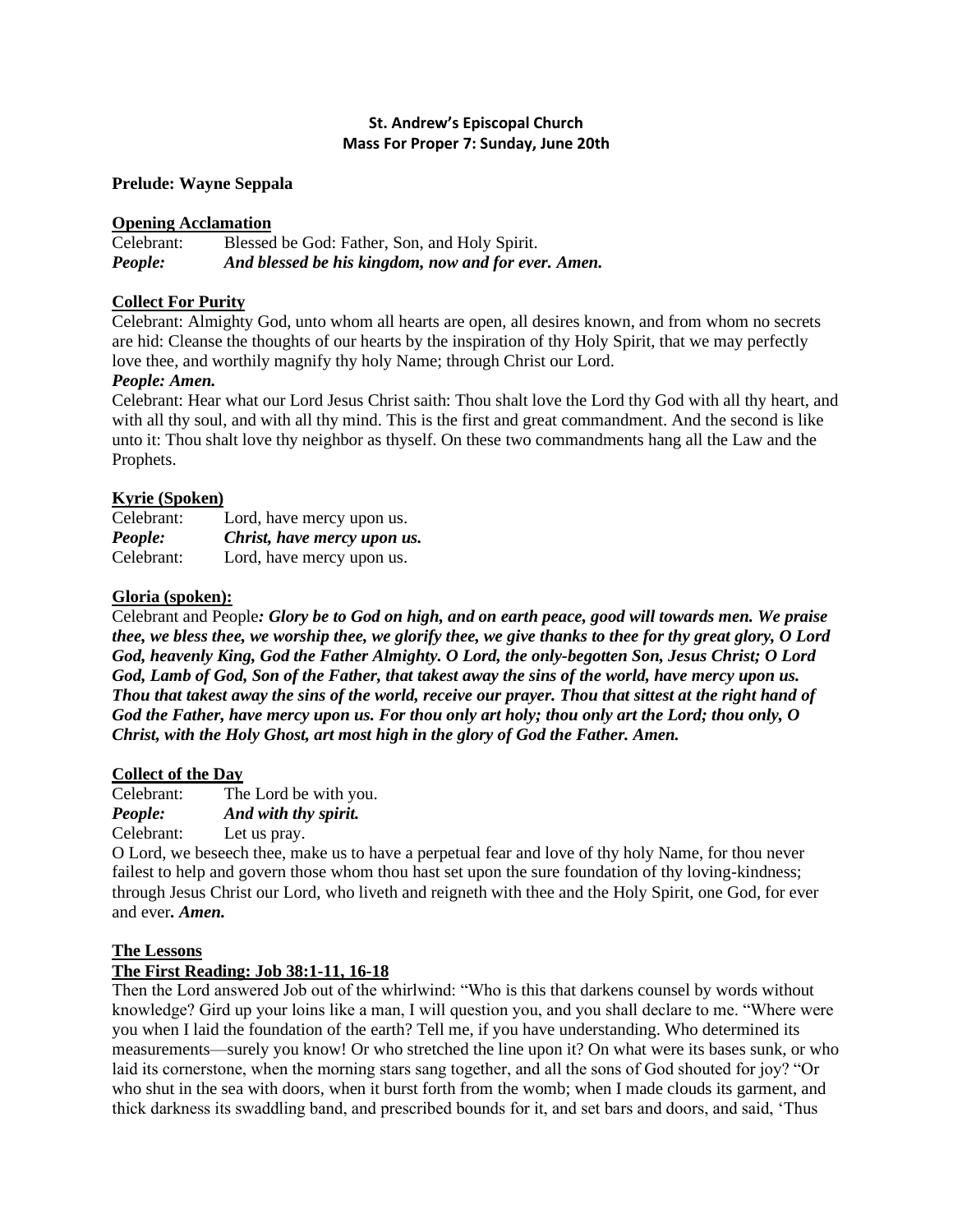far shall you come, and no farther, and here shall your proud waves be stayed'? "Have you entered into the springs of the sea, or walked in the recesses of the deep? Have the gates of death been revealed to you, or have you seen the gates of deep darkness? Have you comprehended the expanse of the earth? Declare, if you know all this.

Reader: The Word of the Lord. *People: Thanks be to God.*

# **Psalm 107:1-3, 23-32**

1 O give thanks to the Lord, for he is good; for his steadfast love endures for ever!

*2 Let the redeemed of the Lord say so, whom he has redeemed from trouble*

3 and gathered in from the lands, from the east and from the west, from the north and from the south.

*23 Some went down to the sea in ships, doing business on the great waters;*

24 they saw the deeds of the Lord, his wondrous works in the deep.

*25 For he commanded, and raised the stormy wind, which lifted up the waves of the sea.*

26 They mounted up to heaven, they went down to the depths; their courage melted away in their evil plight;

*27 they reeled and staggered like drunken men, and were at their wits' end.*

28 Then they cried to the Lord in their trouble, and he delivered them from their distress;

*29 he made the storm be still, and the waves of the sea were hushed.*

30 Then they were glad because they had quiet, and he brought them to their desired haven.

*31 Let them thank the Lord for his steadfast love, for his wonderful works to the sons of men!*

32 Let them extol him in the congregation of the people, and praise him in the assembly of the elders.

# **The Second Reading: 2 Corinthians 5:14-21**

For the love of Christ controls us, because we are convinced that one has died for all; therefore all have died. And he died for all, that those who live might live no longer for themselves but for him who for their sake died and was raised. From now on, therefore, we regard no one from a human point of view; even though we once regarded Christ from a human point of view, we regard him thus no longer. Therefore, if any one is in Christ, he is a new creation; the old has passed away, behold, the new has come. All this is from God, who through Christ reconciled us to himself and gave us the ministry of reconciliation; that is, in Christ God was reconciling the world to himself, not counting their trespasses against them, and entrusting to us the message of reconciliation. So we are ambassadors for Christ, God making his appeal through us. We beseech you on behalf of Christ, be reconciled to God. For our sake he made him to be sin who knew no sin, so that in him we might become the righteousness of God. Reader: The Word of the Lord.

*People: Thanks be to God.*

# **The Gospel: Mark 4:35-41, 5:1-20**

Celebrant: The Holy Gospel of our Lord Jesus Christ according to St. Mark. *People: Glory be to thee, O Lord.*

When evening had come, Jesus said to his disciples, "Let us go across to the other side." And leaving the crowd, they took him with them in the boat, just as he was. And other boats were with him. And a great storm of wind arose, and the waves beat into the boat, so that the boat was already filling. But he was in the stern, asleep on the cushion; and they woke him and said to him, "Teacher, do you not care if we perish?" And he awoke and rebuked the wind, and said to the sea, "Peace! Be still!" And the wind ceased, and there was a great calm. He said to them, "Why are you afraid? Have you no faith?" And they were filled with awe, and said to one another, "Who then is this, that even wind and sea obey him?" They came to the other side of the sea, to the country of the Ger′asenes. And when he had come out of the boat, there met him out of the tombs a man with an unclean spirit, who lived among the tombs; and no one could bind him any more, even with a chain; for he had often been bound with fetters and chains, but the chains he wrenched apart, and the fetters he broke in pieces; and no one had the strength to subdue him. Night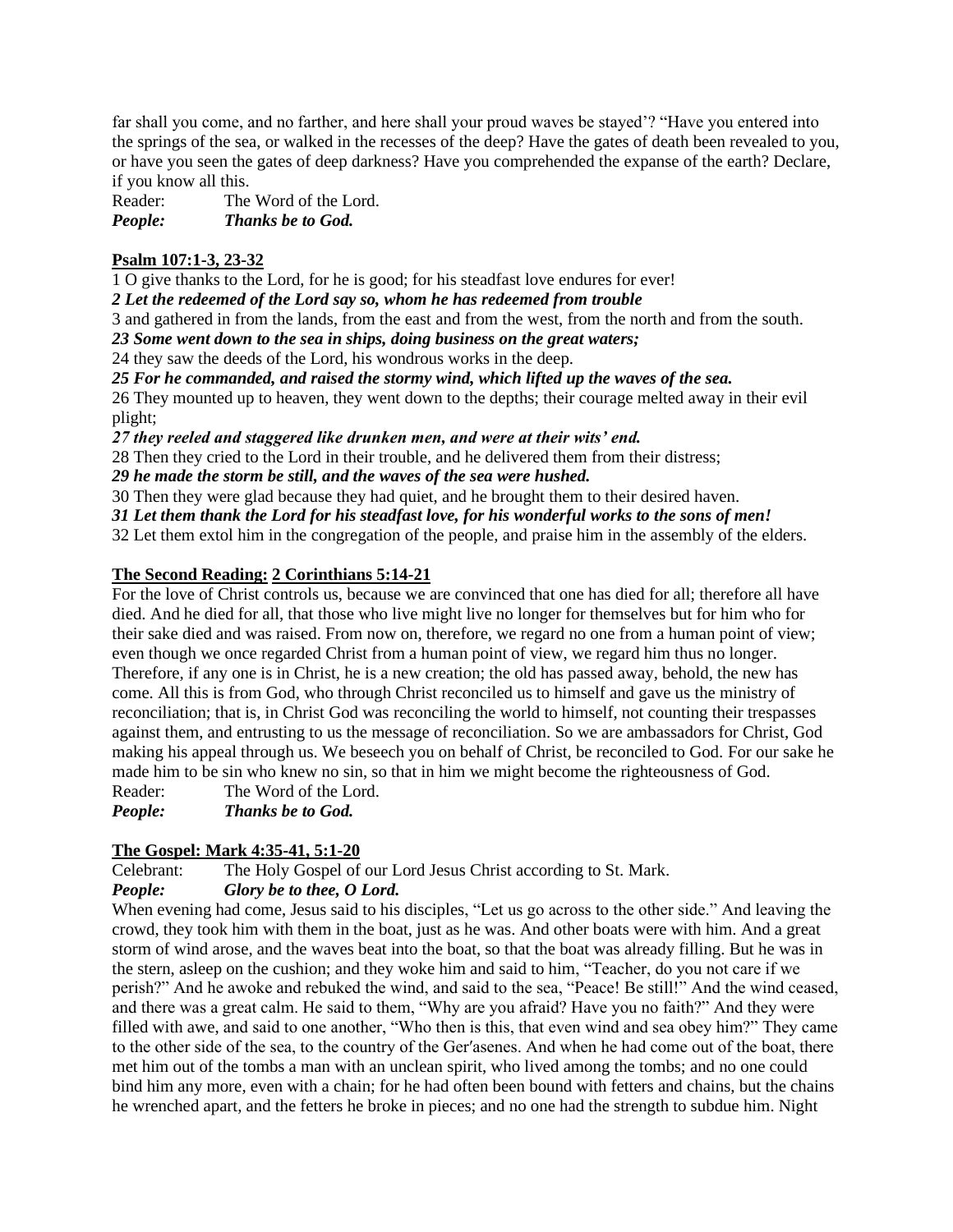and day among the tombs and on the mountains he was always crying out, and bruising himself with stones. And when he saw Jesus from afar, he ran and worshiped him; and crying out with a loud voice, he said, "What have you to do with me, Jesus, Son of the Most High God? I adjure you by God, do not torment me." For he had said to him, "Come out of the man, you unclean spirit!" And Jesus asked him, "What is your name?" He replied, "My name is Legion; for we are many." And he begged him eagerly not to send them out of the country. Now a great herd of swine was feeding there on the hillside; and they begged him, "Send us to the swine, let us enter them." So he gave them leave. And the unclean spirits came out, and entered the swine; and the herd, numbering about two thousand, rushed down the steep bank into the sea, and were drowned in the sea. The herdsmen fled, and told it in the city and in the country. And people came to see what it was that had happened. And they came to Jesus, and saw the demoniac sitting there, clothed and in his right mind, the man who had had the legion; and they were afraid. And those who had seen it told what had happened to the demoniac and to the swine. And they began to beg Jesus to depart from their neighborhood. And as he was getting into the boat, the man who had been possessed with demons begged him that he might be with him. But he refused, and said to him, "Go home to your friends, and tell them how much the Lord has done for you, and how he has had mercy on you." And he went away and began to proclaim in the Decap′olis how much Jesus had done for him; and all men marveled.

Celebrant: This is the Gospel of the Lord. *People: Praise be to thee O Christ.*

# **The Sermon**

The Reverend Harold V. Reed

#### **The Nicene Creed**

Celebrant and People: *I believe in one God, the Father, the Almighty, maker of heaven and earth, and of all things visible and invisible; And in one Lord Jesus Christ, the only-begotten Son of God, begotten of his Father before all worlds, God of God, Light of Light, very God of very God, begotten, not made, being of one substance with the Father; by whom all things were made; who for us men and for our salvation came down from heaven, and was incarnate by the Holy Ghost of the Virgin Mary, and was made man; and was crucified also for us under Pontius Pilate; he suffered and was buried; and the third day he rose again according to the Scriptures, and ascended into heaven and sitteth on the right hand of the Father; and he shall come again, with glory, to judge both the quick and the dead; whose kingdom shall have no end. And I believe in the Holy Ghost, the Lord, and Giver of Life, who proceedeth from the Father and the Son; who with the Father and the Son together is worshiped and glorified; who spake by the Prophets. And I believe one holy Catholic and Apostolic Church; I acknowledge one Baptism for the remission of sins; and I look for the resurrection of the dead, and the life of the world to come. Amen.*

#### **The Prayer For The State**

[Prayer for the world and St. Andrew's]

Celebrant: Let us pray for the whole state of Christ's Church and the world.

Almighty and everliving God, who in thy holy Word hast taught us to make prayers, and supplications, and to give thanks for all men: Receive these our prayers which we offer unto thy divine Majesty, beseeching thee to inspire continually the Universal Church with the spirit of truth, unity, and concord; and grant that all those who do confess thy holy Name may agree in the truth of thy holy Word, and live in unity and godly love.

Give grace, O heavenly Father, to all bishops and other ministers, that they may, both by their life and doctrine, set forth thy true and lively Word, and rightly and duly administer thy holy Sacraments.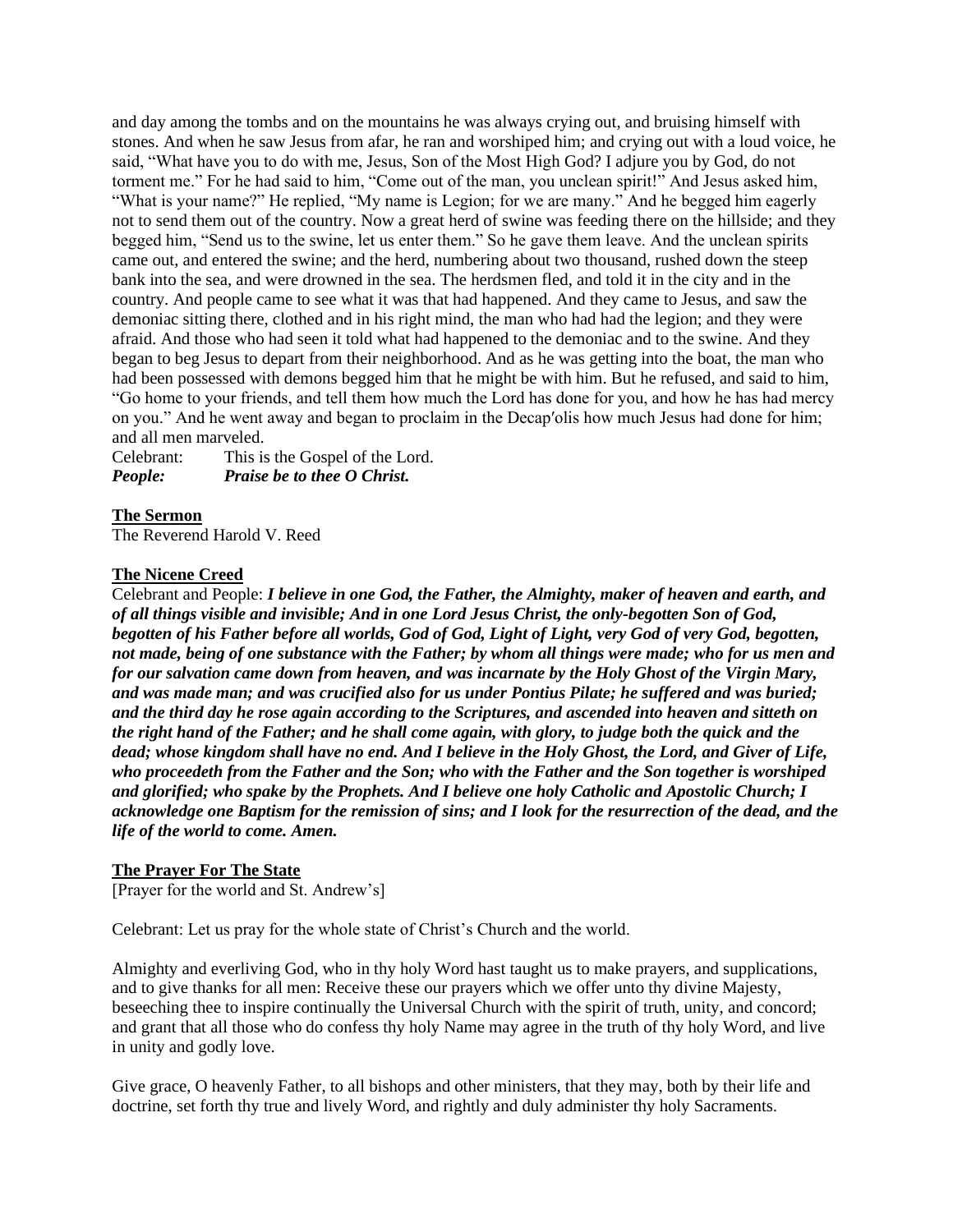And to all thy people give thy heavenly grace, and especially to this congregation here present; that, with meek heart and due reverence, they may hear and receive thy holy Word, truly serving thee in holiness and righteousness all the days of their life.

We beseech thee also so to rule the hearts of those who bear the authority of government in this and every land, that they may be led to wise decisions and right actions for the welfare and peace of the world.

Open, O Lord, the eyes of all people to behold thy gracious hand in all thy works, that, rejoicing in thy whole creation, they may honor thee with their substance, and be faithful stewards of thy bounty.

And we most humbly beseech thee, of thy goodness, O Lord, to comfort and succor all those who, in this transitory life, are in trouble, sorrow, need, sickness, or any other adversity.

And we also bless thy holy Name for all thy servants departed this life in thy faith and fear, beseeching thee to grant them continual growth in thy love and service; and to grant us grace so to follow the good examples of all thy saints, that with them we may be partakers of thy heavenly kingdom.

Grant these our prayers, O Father, for Jesus Christ's sake, our only Mediator and Advocate. *Amen.*

## **The Confession of Sin and Absolution**

Celebrant: Ye who do truly and earnestly repent you of your sins, and are in love and charity with your neighbors, and intend to lead a new life, following the commandments of God, and walking from henceforth in his holy ways: Draw near with faith, and make your humble confession to Almighty God.

Celebrant and People: *Almighty God, Father of our Lord Jesus Christ, maker of all things, judge of all men: We acknowledge and bewail our manifold sins and wickedness, which we from time to time most grievously have committed, by thought, word, and deed, against thy divine Majesty, provoking most justly thy wrath and indignation against us. We do earnestly repent, and are heartily sorry for these our misdoings; the remembrance of them is grievous unto us, the burden of them is intolerable. Have mercy upon us, have mercy upon us, most merciful Father; for thy Son our Lord Jesus Christ's sake, forgive us all that is past; and grant that we may ever hereafter serve and please thee in newness of life, to the honor and glory of thy Name; through Jesus Christ our Lord. Amen.*

Celebrant: Almighty God, our Heavenly Father, who of his great mercy hath promised forgiveness of sins to all those who with hearty repentance and true faith turn unto him, have mercy upon you, pardon and deliver you from all your sins, confirm and strengthen you in all goodness, and bring you to everlasting life; through Jesus Christ our Lord. *Amen.*

#### Celebrant:

Hear the word of God all who truly turned to him. Come unto me, all ye that travail and are heavy laden, and I will refresh you.

For God so loved the world, that he gave his only-begotten Son, to the end that all that believe in him should not perish, but have everlasting life.

This is a true saying, and worthy of all men to be received, that Christ Jesus came into the world to save sinners.

If any man sin, we have an Advocate with the Father, Jesus Christ the righteous; and he is the perfect offering for our sins, and not for ours only, but for the sins of the whole world.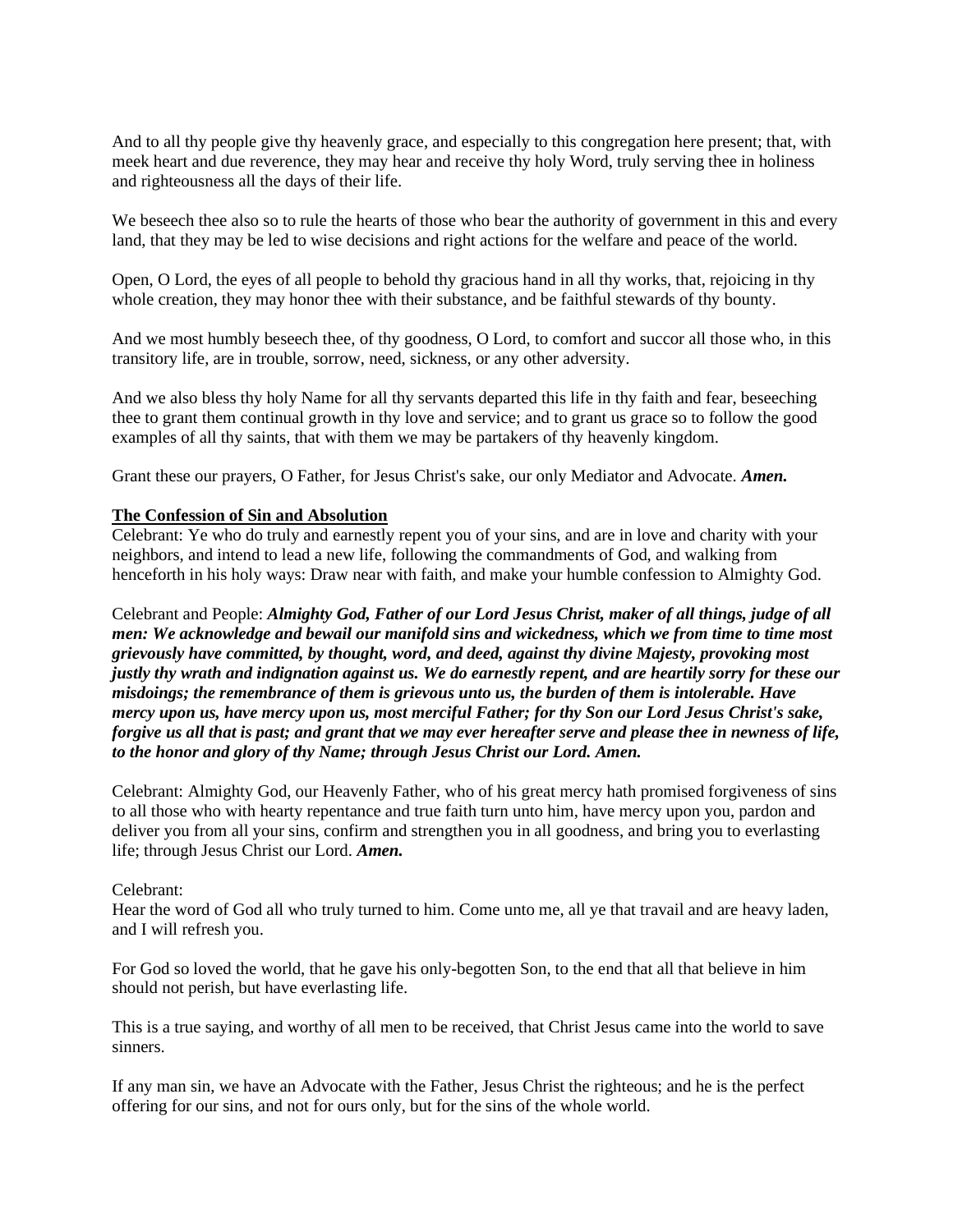# **The Peace**

*(Stay in place and greet one another with the sign of peace in the name of the Lord)*

Celebrant: May the peace of the Lord be always with you. *People: And with thy Spirit.*

Celebrant: Walk in love, as Christ loved us and gave himself up for us, an offering and sacrifice to God.

### **The Great Thanksgiving: Eucharistic Prayer I**

| People:    | It is meet and right so to do.        |
|------------|---------------------------------------|
| Celebrant: | Let us give thanks unto our Lord God. |
| People:    | We lift them up unto the Lord.        |
| Celebrant: | Lift up your hearts.                  |
| People:    | And with thy spirit.                  |
| Celebrant: | The Lord be with you.                 |

It is very meet, right, and our bounden duty, that we should at all times, and in all places, give thanks unto thee, O Lord, holy Father, almighty, everlasting God.

## [Proper Preface]

Therefore with Angels and Archangels, and with all the company of heaven, we laud and magnify thy glorious Name; evermore praising thee, and singing.

## **Sanctus (Spoken):**

# Celebrant and People: *Holy, holy, holy, Lord God of Hosts: Heaven and earth are full of thy glory. Glory be to thee, O Lord Most High. Blessed is he that cometh in the name of the Lord. Hosanna in the highest.*

All glory be to thee, Almighty God, our heavenly Father, for that thou, of thy tender mercy, didst give thine only Son Jesus Christ to suffer death upon the cross for our redemption; who made there, by his one oblation of himself once offered, a full, perfect, and sufficient sacrifice, oblation, and satisfaction, for the sins of the whole world; and did institute, and in his holy Gospel command us to continue, a perpetual memory of that his precious death and sacrifice, until his coming again.

For in the night in which he was betrayed, he took bread; and when he had given thanks, he broke it, and gave it to his disciples, saying, "Take, eat, this is my Body, which is given for you. Do this in remembrance of me."

Likewise, after supper, he took the cup; and when he had given thanks, he gave it to them, saying, "Drink ye all of this; for this is my Blood of the New Testament, which is shed for you, and for many, for the remission of sins. Do this, as oft as ye shall drink it, in remembrance of me."

Wherefore, O Lord and heavenly Father, according to the institution of thy dearly beloved Son our Savior Jesus Christ, we, thy humble servants, do celebrate and make here before thy divine Majesty, with these thy holy gifts, which we now offer unto thee, the memorial thy Son hath commanded us to make; having in remembrance his blessed passion and precious death, his mighty resurrection and glorious ascension; rendering unto thee most hearty thanks for the innumerable benefits procured unto us by the same.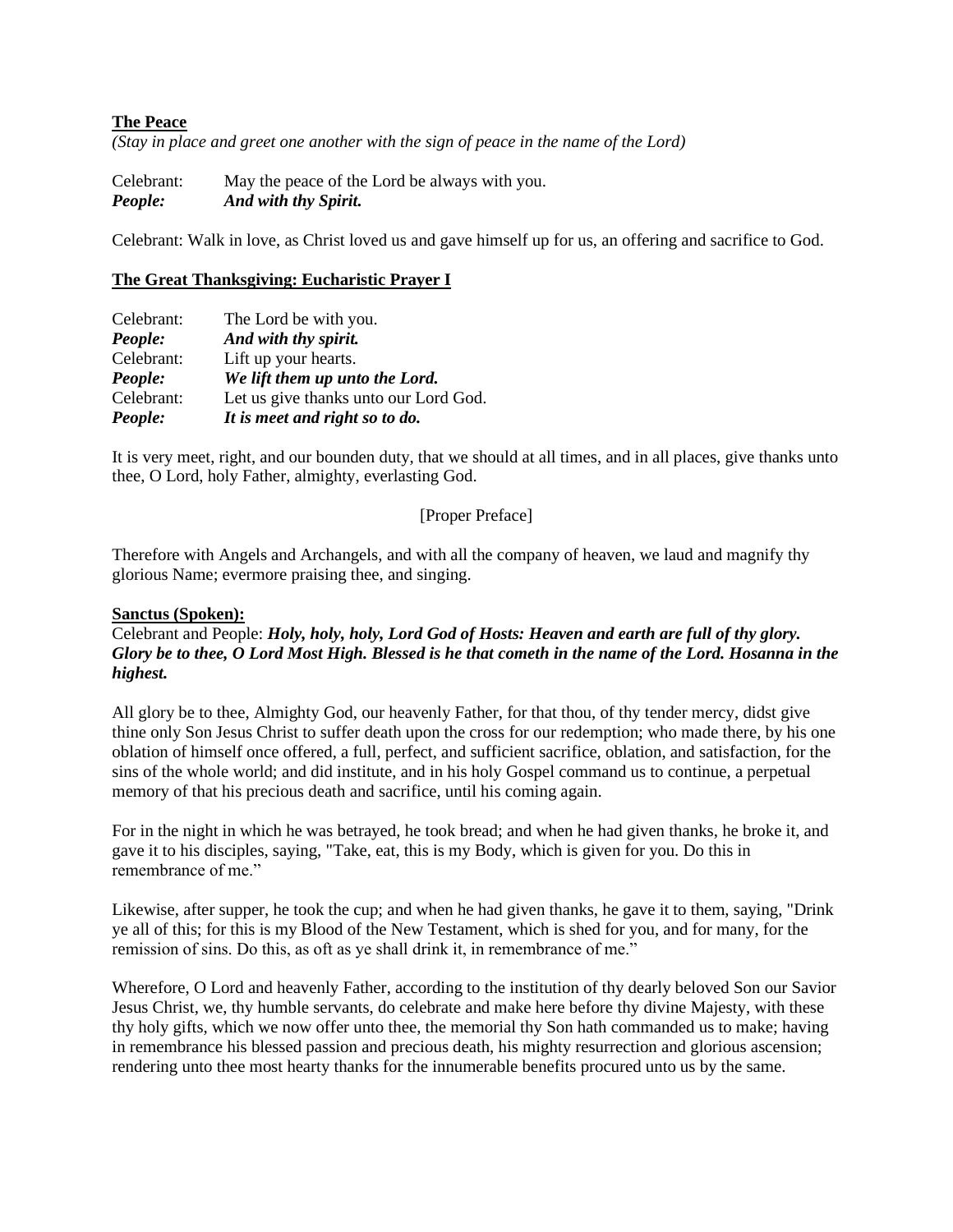And we most humbly beseech thee, O merciful Father, to hear us; and, of thy almighty goodness, vouchsafe to bless and sanctify, with thy Word and Holy Spirit, these thy gifts and creatures of bread and wine; that we, receiving them according to thy Son our Savior Jesus Christ's holy institution, in remembrance of his death and passion, may be partakers of his most blessed Body and Blood.

And we earnestly desire thy fatherly goodness mercifully to accept this our sacrifice of praise and thanksgiving; most humbly beseeching thee to grant that, by the merits and death of thy Son Jesus Christ, and through faith in his blood, we, and all thy whole Church, may obtain remission of our sins, and all other benefits of his passion.

And here we offer and present unto thee, O Lord, our selves, our souls and bodies, to be a reasonable, holy, and living sacrifice unto thee; humbly beseeching thee that we, and all others who shall be partakers of this Holy Communion, may worthily receive the most precious Body and Blood of thy Son Jesus Christ, be filled with thy grace and heavenly benediction, and made one body with him, that he may dwell in us, and we in him.

And although we are unworthy, through our manifold sins, to offer unto thee any sacrifice, yet we beseech thee to accept this our bounden duty and service, not weighing our merits, but pardoning our offences, through Jesus Christ our Lord; By whom, and with whom, in the unity of the Holy Ghost, all honor and glory be unto thee, Almighty Father, now and forever. *Amen.*

Celebrant: And now, as our Savior Christ hath taught us, we are bold to say:

Celebrant and People: *Our Father, who art in heaven, hallowed be Thy name. Thy kingdom come, Thy will be done, on earth as it is in heaven. Give us this day our daily bread. And forgive us our trespasses, as we forgive those who trespass against us. And lead us not into temptation, but deliver us from evil. For Thine is the kingdom, and the power, and the glory, forever and ever. Amen.*

# **The Breaking of the Bread**

Celebrant: Alleluia. Christ our Passover is sacrificed for us. *People: Therefore let us keep the feast. Alleluia.*

#### **Agnus Dei (Spoken)**

Celebrant and People: *O Lamb of God, that takest away the sins of the world, have mercy upon us. O Lamb of God, that takest away the sins of the world, have mercy upon us. O Lamb of God, that takest away the sins of the world, grant us thy peace.*

Celebrant and People (spoken): *We do not presume to come to this thy Table, O merciful Lord, trusting in our own righteousness, but in thy manifold and great mercies. We are not worthy so much as to gather up the crumbs under thy Table. But thou art the same Lord whose property is always to have mercy. Grant us therefore, gracious Lord, so to eat the flesh of thy dear Son Jesus Christ, and to drink his blood, that we may evermore dwell in him, and he in us. Amen.*

Celebrant: Behold the Lamb of God. Behold Him that takest away the sins of the world. *People: Lord I am not worthy that thou shouldst come under my roof, but speak the word only and my soul shall be healed.*

# **Communion/Communion Prayer for those at home:**

Celebrant and People: *My Jesus, I believe that you are in the Blessed Sacrament. I love You above all things and I long for You in my soul. Since I cannot now receive You sacramentally, come at least*